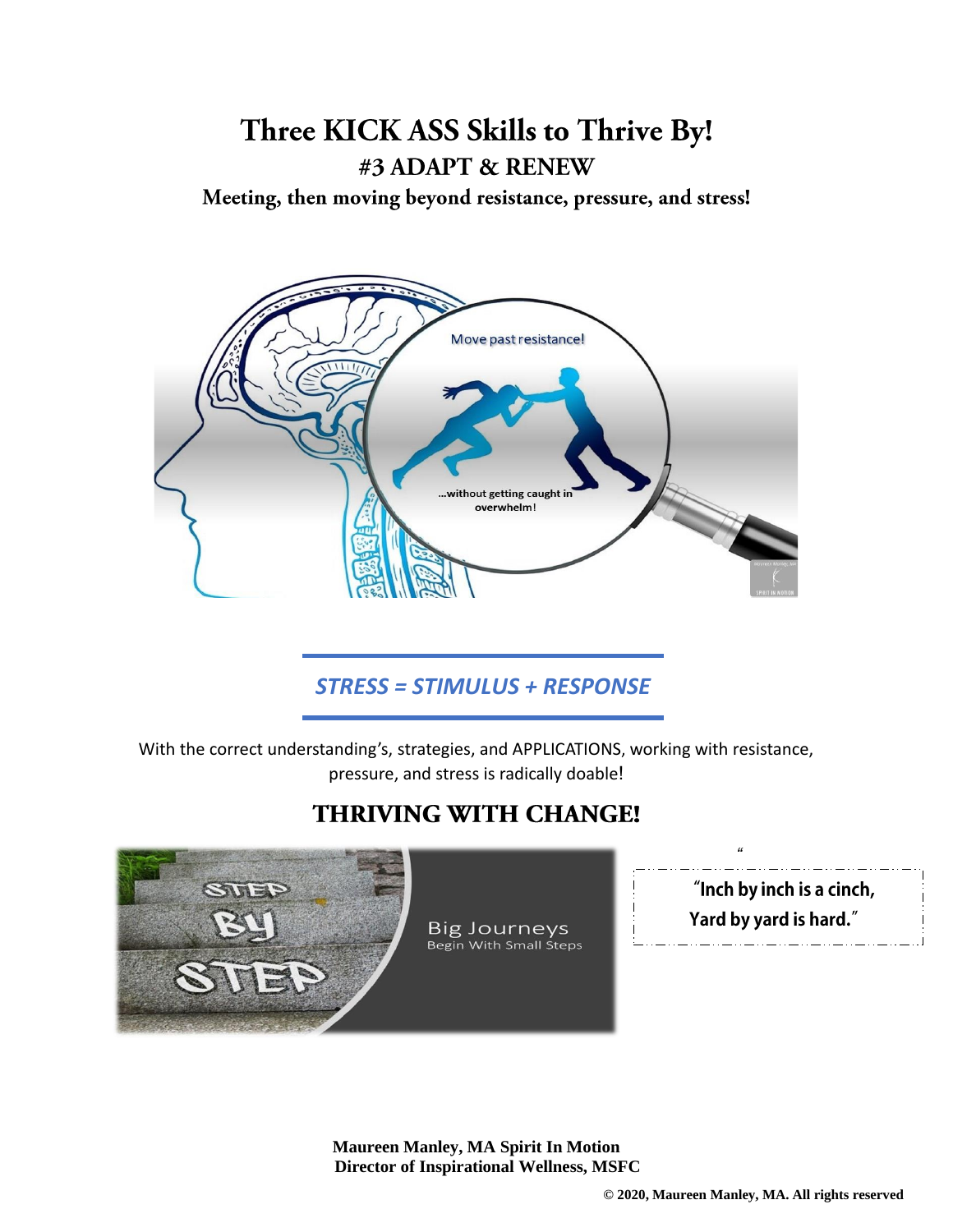



**Neuroscience now shows that small steps circumvent the brain's built-in resistance to new thoughts and new behaviors.**

- $\triangleright$  Take small actions
- $\triangleright$  Solve small problems
- $\triangleright$  Give yourself small rewards

 $\triangleright$  Recognize small moments and victories. Go over positive moments again and again.

### **By taking these small steps you can avoid going into a stress response.**

**IF** you do begin to feel overwhelmed, look to what you can do to break down what you are doing into more manageable steps!

#### **Amygdala-Quick facts:**

- 1. Location: Part of Limbic System, at the end of the hippocampus
- 2. Function: Responsible for the response and memory of emotions, especially fear

The amygdala is the reason we are afraid of things outside our control. It also controls the way we react to certain stimuli, or an event that causes an emotion, that we see as potentially threatening or dangerous.



By taking small steps you fly under the radar of the Amvadala!